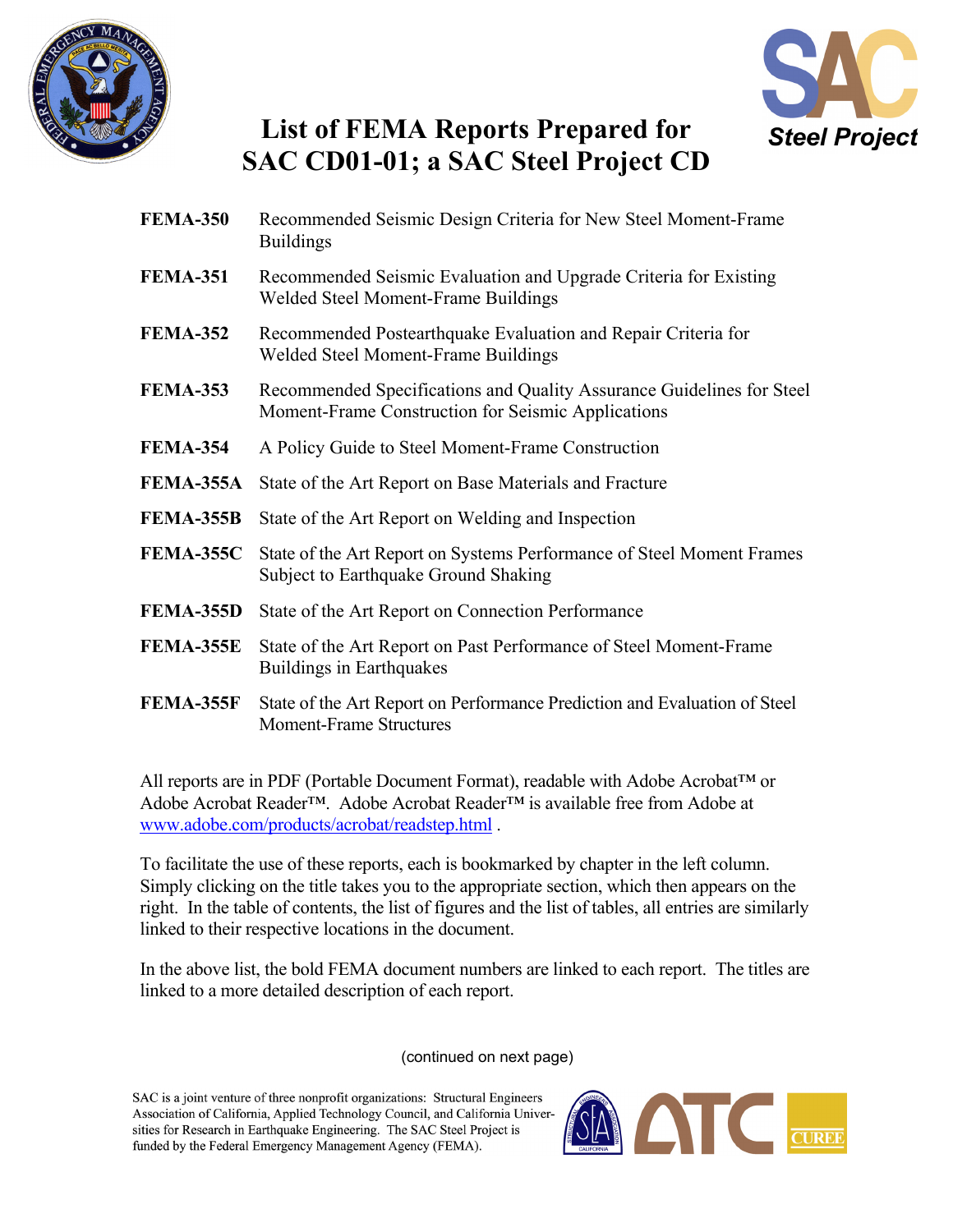<span id="page-1-0"></span> The *Recommended Criteria* are primarily intended as resource documents for organizations engaged in the development of building codes and consensus standards for regulation of the design, construction, repair and upgrading of steel moment-frame structures that may be subject to, or have been subjected to, the effects of earthquake ground shaking. The set of publications includes:

- *FEMA-350 Recommended Seismic Design Criteria for New Steel Moment-Frame Buildings.* This publication provides recommended criteria, supplemental to *FEMA-302 – 1997 NEHRP Recommended Provisions for Seismic Regulations for New Buildings and Other Structures,* for the design and construction of steel momentframe buildings and provides alternative performance-based design criteria.
- *FEMA-351 Recommended Seismic Evaluation and Upgrade Criteria for Existing Welded Steel Moment-Frame Buildings.* This publication provides recommended methods to evaluate the probable performance of existing steel moment-frame buildings in future earthquakes and to retrofit these buildings for improved performance.
- *FEMA-352 Recommended Postearthquake Evaluation and Repair Criteria for Welded Steel Moment-Frame Buildings.* This publication provides recommendations for performing postearthquake inspections to detect damage in steel moment-frame buildings following an earthquake, evaluating the damaged buildings to determine their safety in the postearthquake environment, and repairing damaged buildings.
- *FEMA-353 Recommended Specifications and Quality Assurance Guidelines for Steel Moment-Frame Construction for Seismic Applications.* This publication provides recommended specifications for the fabrication and erection of steel moment frames for seismic applications. The recommended design criteria contained in the other companion documents are based on the material and workmanship standards contained in this document, which also includes discussion of the basis for the quality control and quality assurance criteria contained in the recommended specifications.

The information contained in these recommended design criteria is presented in the form of specific design and performance evaluation procedures together with supporting commentary, explaining part of the basis for these recommendations. Detailed derivations and explanations of the basis for these design and evaluation recommendations may be found in a series of State of the Art Reports prepared in parallel with these recommended criteria. These reports include:

- *FEMA-355A State of the Art Report on Base Metals and Fracture*. This report summarizes current knowledge of the properties of structural steels commonly employed in building construction, and the production and service factors that affect these properties.
- *FEMA-355B State of the Art Report on Welding and Inspection*. This report summarizes current knowledge of the properties of structural welding commonly employed in building construction, the effect of various welding parameters on these properties, and the effectiveness of various inspection methodologies in characterizing the quality of welded construction.
- *FEMA-355C State of the Art Report on Systems Performance of Steel Moment Frames Subject to Earthquake Ground Shaking.* This report summarizes an extensive series of analytical investigations into the demands induced in steel moment-frame